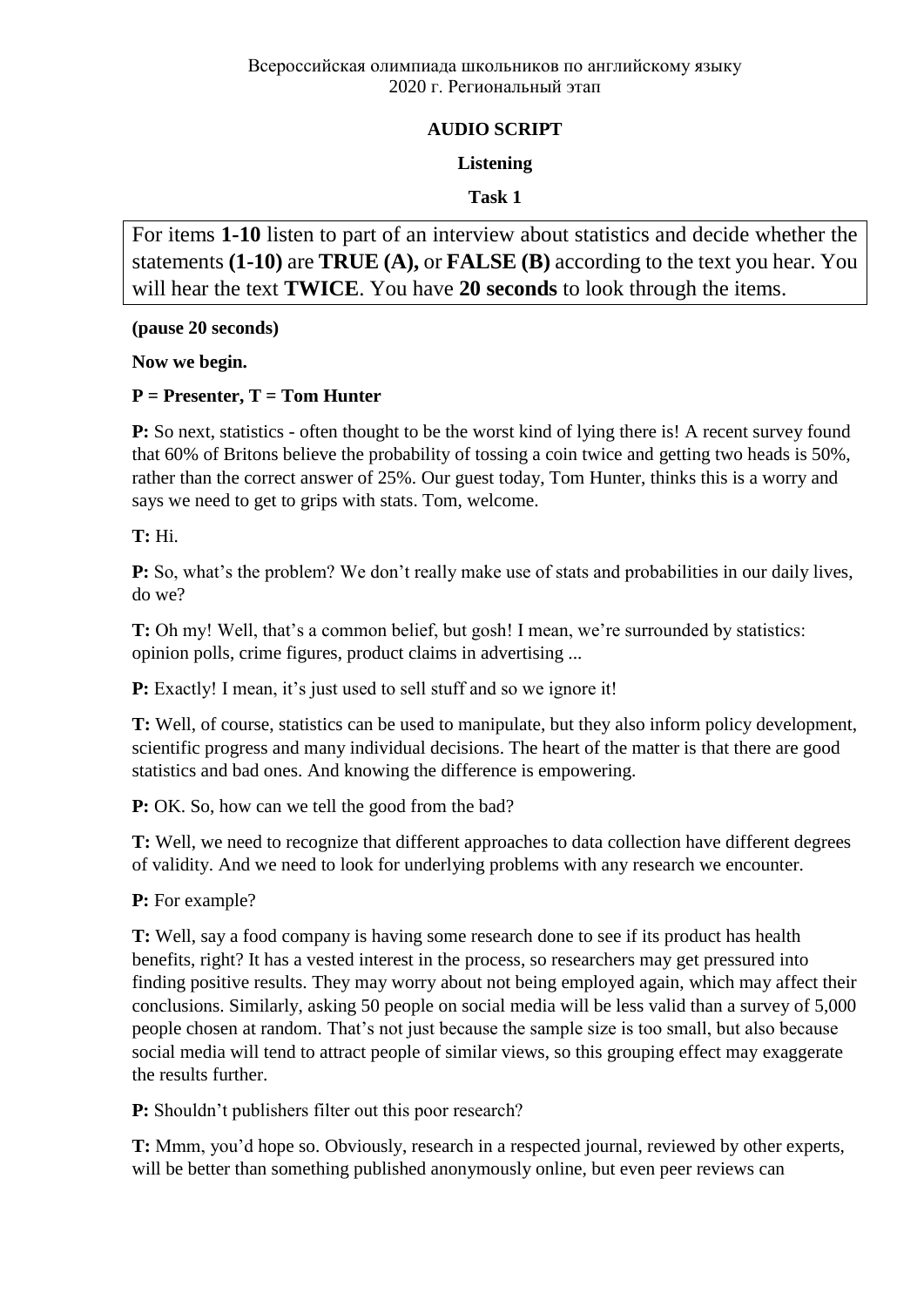#### Всероссийская олимпиада школьников по английскому языку 2020 г. Региональный этап

underestimate aspects like sample size. And interpretations can also be wrong. So, we always need to be on our guard.

**P:** Yeah, you mean the wrong conclusions may be drawn, whatever the data?

**T:** Absolutely. Take the issue of relative and absolute figures.

**P:** Relative and absolute?

**T:** Yeah. Say Company A produced 10,000 units last year and increased it to 12,000 this year. That'd be a 20% rise relative to its previous performance and an absolute increase of 2,000 units. Company B, on the other hand, produced 1,000 units last year and 1,400 this year - a rise of 40%. So, by comparing the relative changes, Company В could say it performed twice as well as its rival, but in absolute terms its rival produced an extra 1,600 units compared to Company B.

**P:** I see.

**T:** But what's more, Company B may have employed more people to get its increase, while Company A may have achieved theirs whilst cutting staff. So, far from doing 100% better than a rival, Company B's actually being hugely outperformed. And, of course, one year doesn't make a trend. It could just be an anomaly.

**P:** Maybe they had one client who ordered a huge amount and won't repeat it.

**T:** Exactly. So you can see it's the focus on either a relative or absolute figure and choosing the start and end point for the figures that can be used to twist data to suit your own ends.

**P:** Sure. So, what about the probabilities we started with?

**T:** Well, the initial problem is basic maths. However, people also misunderstand how probability works as a prediction tool. They don't understand variables and the degree to which they're dependent.

**P:** OK...

**T:** If you had just thrown a head, or indeed six heads or ten, the probability of the next throw being a head is still 50%, not 25% or smaller. That's because these are random events out of your control. However, the probability of having a heart attack, say, is dependent on whether you've had one before. If you have, the risk of another is greatly increased.

**P:** Time to cut down on salt!

**T:** Well, maybe, but claims about direct correlations also need to be treated sceptically. As an extreme comparison, the fact that TV sales may increase in line with crime does not prove that one affects the other!

**P:** Well, you're beginning to convince me, but can you give some other examples ...

### **You have 20 seconds to check your answers.**

### *(pause 20 seconds)*

Now listen to the text again.

*(text repeated)*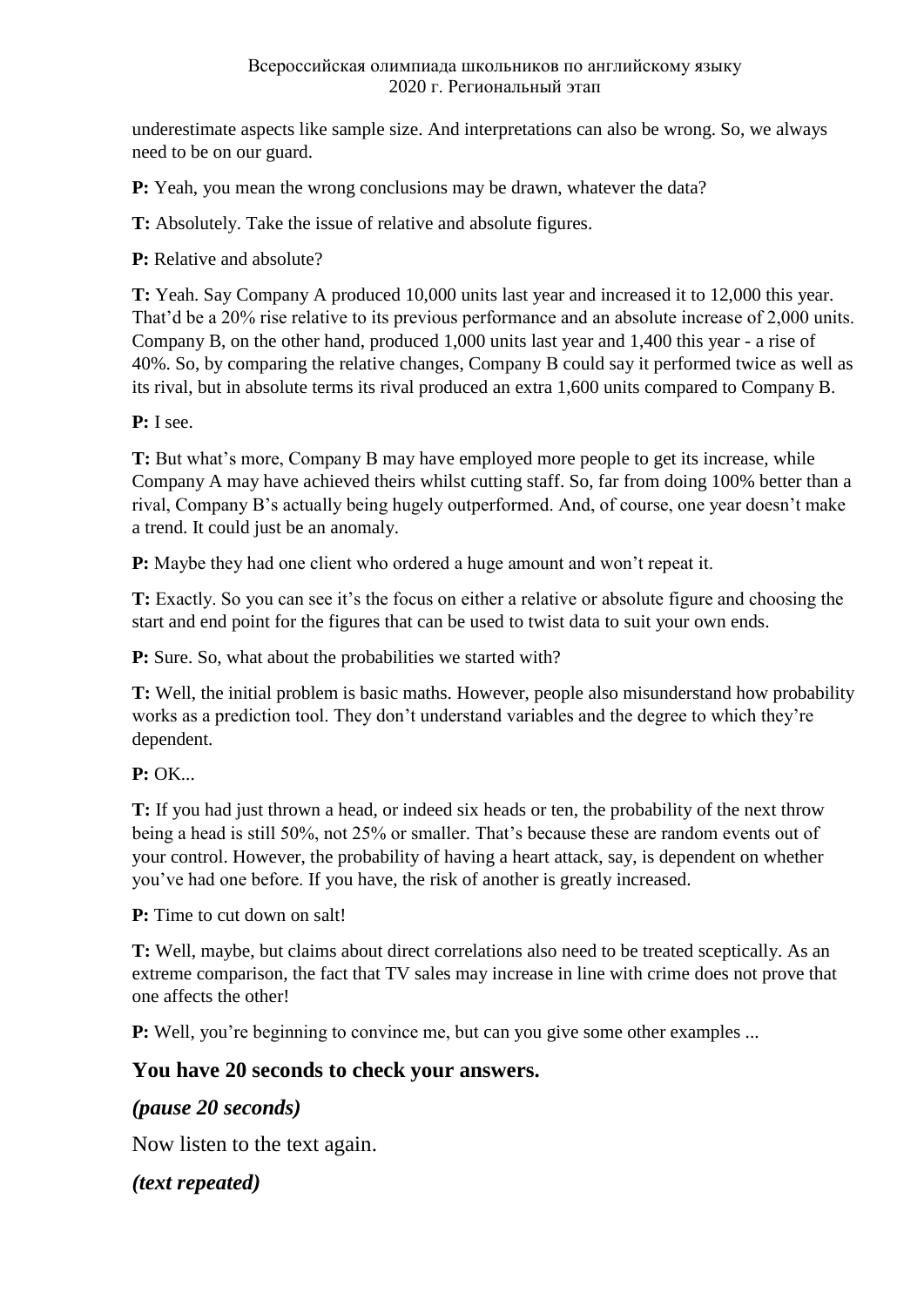You have **20** seconds to check your answers.

*(pause 20 seconds)*

## **Task 2**

For items **11-15** listen to the text. Choose the correct answer (**A, B** or **C**) to answer questions **11-15**. You will hear the text only **ONCE**.

## **You now have 25 seconds to study the questions.**

*(pause 25 seconds)*

### **Now we begin.**

#### $K =$ **Katherine, S** = Sam

K: Hello, InTech Corporation. Katherine speaking. How can I help you?

S: Oh, hello there, Katherine. It's me, Sam.

K: Oh, hi. How're you?

S: Not too bad, thanks. Listen, I'm just calling to check whether the delivery we sent out on Monday has reached you yet.

K: It has, yeah. It came in this morning, I believe.

S: Oh, that's good. I was just panicking over nothing, then.

K: Well, better safe than sorry, isn't it?

S: Exactly. Anyway, how're you? How're things your end?

K: Oh, you know. We're hanging in there. Sales have actually picked up a bit this quarter, so that's good, and we've actually taken on a couple of new people, so can't complain, you know. How's life with you? How's the little one?

S: Oh, she's good. She's just coming up to one now and she's crawling around everywhere and babbling away to herself all the time.

 $K \cdot A$ ww!

S: Yeah. I'll send you pictures if you want.

K: That'd be lovely, yeah. And how's Mary?

S: She's OK. She's been away a lot with work recently, actually, which has been a bit of a pain, but hopefully that'll ease off a bit soon.

K: Mmm, yeah, that can't be easy. Hey, how was your holiday? Didn't you go away somewhere recently?

S: Yeah, that's right, we did. Two weeks in Crete. Oh, it was lovely. Over far too quickly, of course, but much needed.

K: Oh, that's good, though.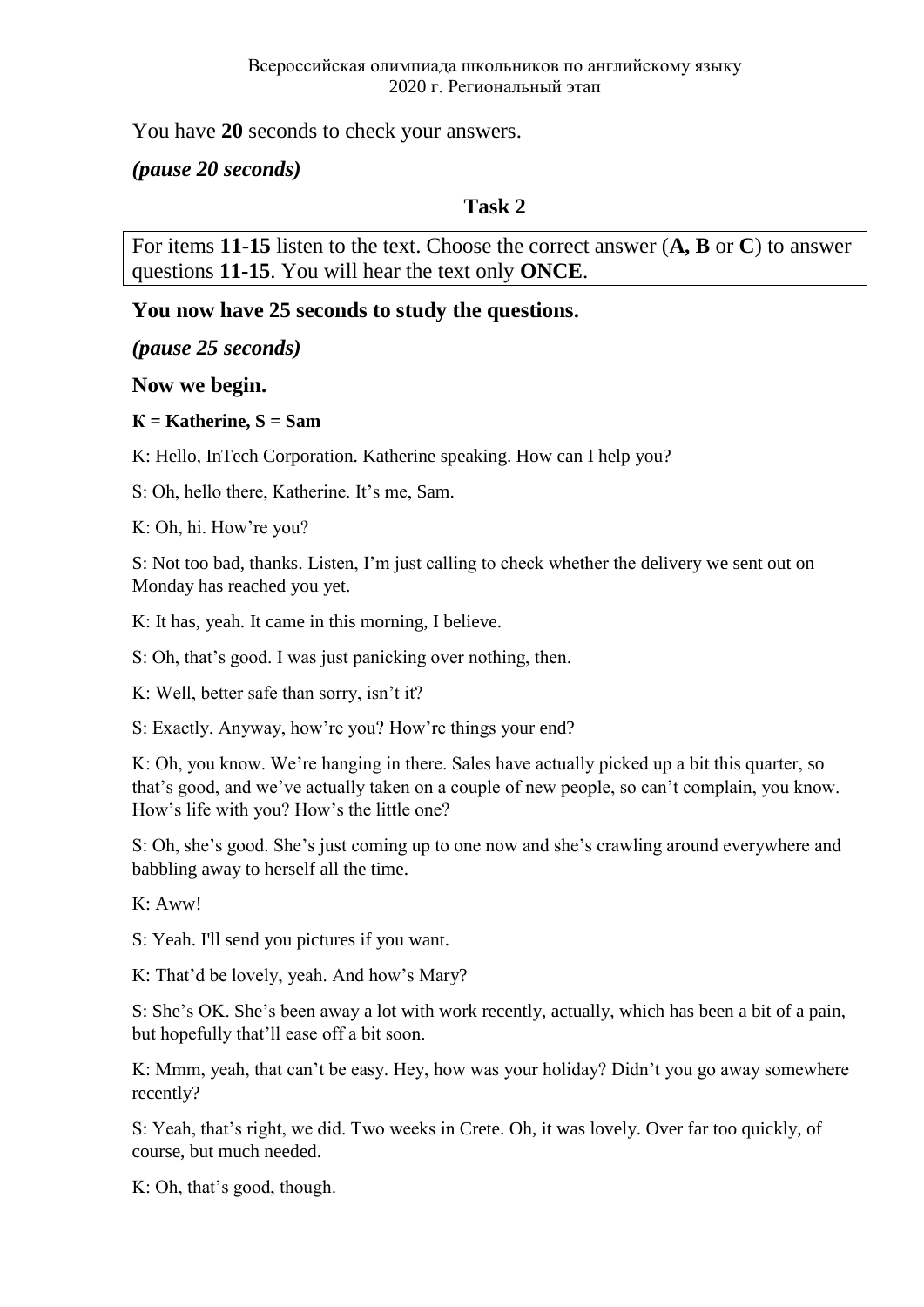S: Yeah.

## **This is the end of the listening comprehension part. You have 1 minute to complete your answer.**

# **Integrated listening and reading**

Read the text below, then listen to part of an interview on the same topic. You will notice that some ideas coincide and some differ in them. Answer questions **16-25** by choosing **A** if the idea is expressed in **both** materials, **B** if it can be found **only in the reading text**, **C** if it can be found **only in the audio-recording**, and **D** if **neither** of the materials expresses the idea.

#### **Now you have 10 minutes to read the text below.**

*(pause 10 minutes)*

Now **listen** to part of an interview on the same topic and then do the tasks (questions **16-25**), comparing the text above and the interview. You will hear the interview **TWICE.**

**TV Host:** Speaking of school, your kids will not be dusting off the bookshelves this year. That's because they've traded their library cards for e-mails and e-texts in their smartphones. A new study has some pretty alarming findings. One in three U.S. high school seniors did not read a book for fun in 2016. But 82 percent of them read texts on Facebook, Twitter, and Instagram every day. In the 1970s 60 percent of teenagers read a book, magazine or newspaper every single day. Now that number is down to just 16 percent. And joining us now is Rollins College communication professor Dr. Ted Grinnell. Dr.Grinnell, thanks for joining us.

**Dr. Ted Grinnell**: Thank you.

**TV Host:** I find these statistics sad and surprising, do you?

**Dr. Ted Grinnell**: Not surprising, but sad and scary to be honest with you. I don't have kids but I get them when they are 18, and I see the impacts. Every year it gets worse and worse, and worse.

**TV Host**: What are those impacts?

**Dr. Ted Grinnell:** Well, social media, we know, it causes really negative mental impacts. Our students become more insecure, they become more anxious, they become less able to gather data, and they can't spell, they can't write, they can't use grammar, and they really have no idea how to read and do the research that they will have to do when they go into the working world. So, we're seeing a real decrease in the skills which they need to get good jobs.

**TV Host:** What frightens me more than anything is what are we creating with this generation and how do we get it back, Ted? Is there a way to try to get these kids to understand the importance of just getting a good book and reading it?